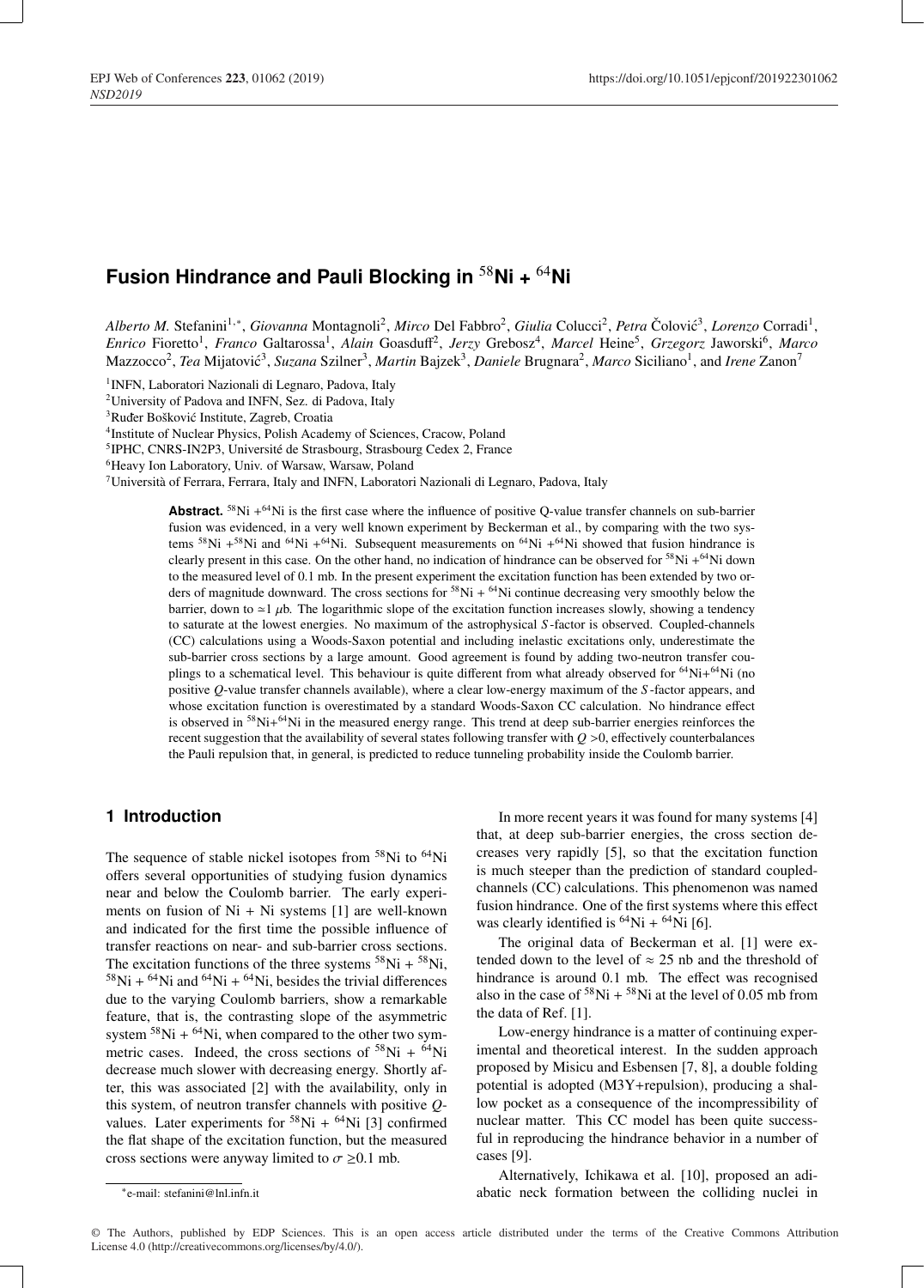the overlap region, leading to hindrance. More recently, Simenel et al. [11] introduced a new microscopic model and demonstrated, on the basis of density-constrained frozen Hartree-Fock calculations, that the main effect of Pauli repulsion is to reduce tunnelling probability inside the Coulomb barrier. It has been pointed out as well that when positive Q-value transfer channels are available to the system, this effect of Pauli blocking may be reduced or disappear altogether [12], because several final states can be populated, and valence nucleons can flow between the two nuclei, thus initiating fusion. This corresponds to what observed for the system  ${}^{40}Ca+{}^{96}Zr$  that was investigated a few years ago [13, 14]. The flat shape of its subbarrier fusion excitation function is very peculiar and was suggested to originate from the couplings to several  $Q > 0$ neutron pick up channels.  $^{40}Ca + ^{96}Zr$  was studied down to very small cross sections  $(2\mu b)$  and the phenomenon of fusion hindrance does not show up.

If that interpretation is correct, we expect a similar behaviour for  $58\text{Ni} +64\text{Ni}$  which is a very attractive case in this sense because the *Q*-values for the neutron transfer channels are +3.9 MeV, for 2n and 4n pick up, and where a clear evidence of transfer couplings was already indicated below the barrier. The appearance of fusion hindrance in this case, would put serious doubts on the suggestion that Pauli blocking is not effective (or weakened) in systems with  $Q > 0$  transfer channels.

The experiment has been performed very recently, and the low-energy part of the excitation function for  $58Ni +$ 64Ni has been extended down by about two orders of magnitude. The results of these measurements will be reported in this contribution.

### **2 Experimental set-up and Results**

Fusion-evaporation cross sections have been measured for the system  $58$ Ni +  $64$ Ni at several energies near and below the Coulomb barrier, using the 58Ni beam provided by the XTU Tandem accelerator of the Laboratori Nazionali di Legnaro (LNL) of INFN in the energy range 167-201 MeV. The beam intensity was 3-4 pnA.

Fusion-fission is negligible for  $58Ni + 64Ni$  in the measured energy range, hence fusion cross sections were obtained by detecting at forward angles the evaporation residues (ER) following compound nucleus formation. The ER were separated from the beam by using the electrostatic deflector (see [15] and Refs. therein) usually employed for fusion measurements at LNL

The set of fusion cross sections we have obtained for  $58$ Ni +  $64$ Ni are shown in Fig. 1 with blue dots, together with the previous results for the same system and for <sup>58</sup>Ni  $+$ <sup>58</sup>Ni [1] (black crosses and open dots, respectively), and with the more recent measurements of Jiang et al. [6] on  $64$ Ni +  $64$ Ni (red dots). It is evident that the cross sections for  $58$ Ni +  $64$ Ni continue decreasing very smoothly below the barrier, while the two symmetric systems have much steeper excitation functions. This trend is clearly observed down to the lowest-measured cross section of  $\approx$  1.3  $\mu$ b.

Fig. 2 shows the logarithmic slope of the excitation function, derived from the measured cross sections, as the



**Figure 1.** Fusion excitation functions for several  $Ni + Ni$  systems from the present and previous measurements (see text for setails).



**Figure 2.** Logarithmic derivatives for several  $Ni + Ni$  systems.

incremental ratio of two near-by points, for the various Ni+Ni systems. In this case, the existing data on  $58$ Ni +  $60$ Ni [16] have been added to the systematics. It appears that the trend of this system is similar to that of  $58\text{Ni} +$  $64$ Ni. For both these cases, in the measured energy range, the slope increases slowly below the barrier with decreasing energy without notable irregularities. It does not reach the value expected for a constant astrophysical *S* -factor  $(L_{CS}$  in Fig. 2), rather it seems to saturate around 2 MeV<sup>-1</sup>. Indeed, the influence of 2n-transfer couplings at the lowest energies was qualitatively suggested for  $58Ni + 60Ni$ . For the other two symmetric systems Fig. 2 shows (as already known) that the slope clearly overcomes the L*CS* value, thus presenting hindrance.

The CC calculations we are going to present in the next Section, and the comparison with  ${}^{64}Ni + {}^{64}Ni$ , will tell us more about this point.

### **3 Coupled-Channels Analysis**

The CCFULL code [17] has been used to perform CC calculations for  $58Ni + 64Ni$ . The ion-ion potential was a Woods Saxon parametrisation with well depth  $V_0$  = 151.85 MeV, diffuseness  $a = 0.67$  fm and radius parameter  $r<sub>o</sub>$ = 1.10 fm.  $V_0$  is much deeper than what one obtains from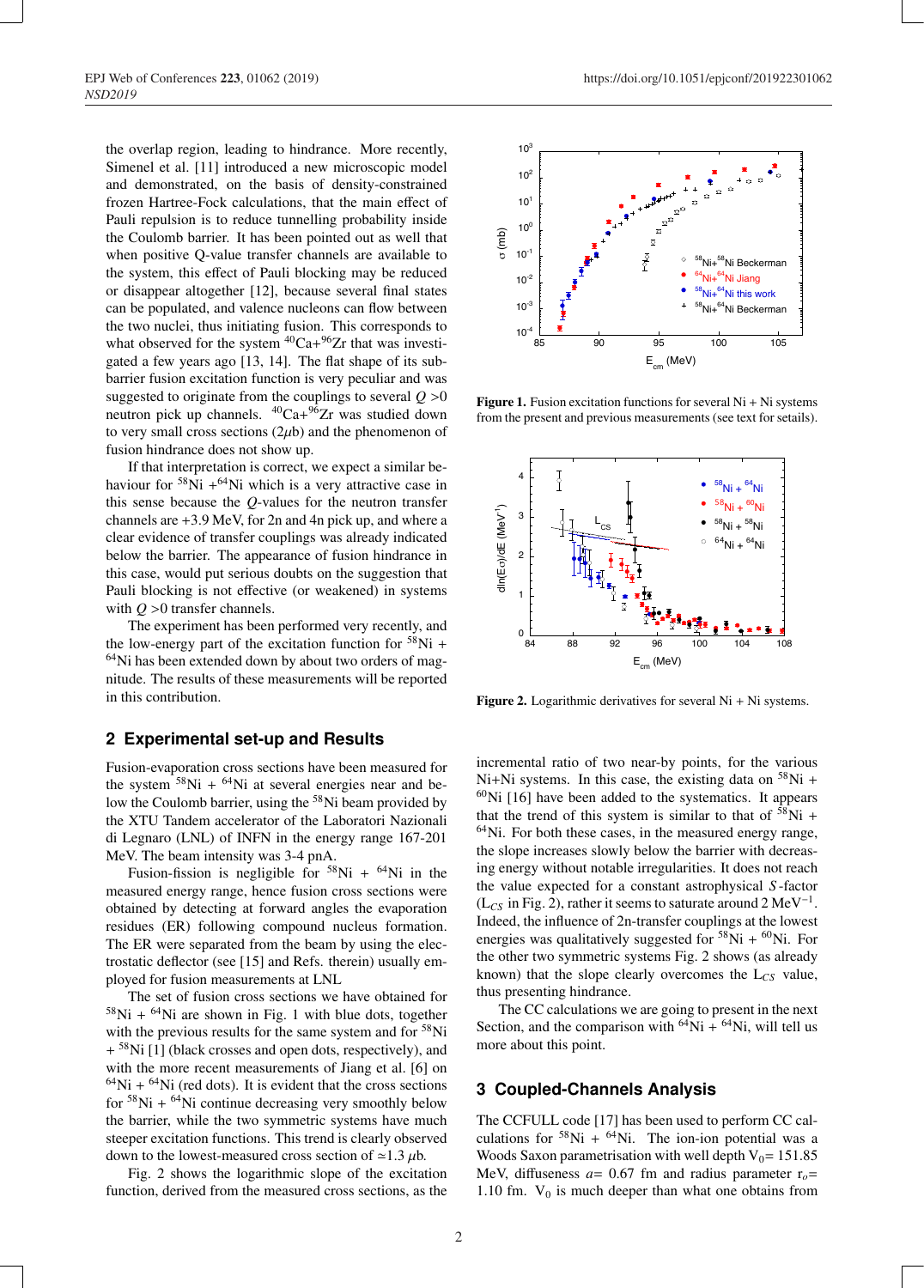the Akyüz-Winther potential [18]. It is used to remove unwanted oscillations of the low-energy excitation function that appear if the potential is too shallow, and consequently the incoming-wave boundary condition is not correctly applied. The parameters have been chosen to obtain a good data fit in the barrier region  $\sigma$  = 10-100 mb, when all channels, including the two neutron transfer (see later on) are taken into account in the calculations.

The nuclear structure information of the low-lying collective modes of 58Ni and 64Ni is reported in Table 1. The two nickel isotopes have quadrupole states at similar excitation energies and strengths. In the calculations we have considered up to two quadrupole phonons and only one octupole phonon (that has much higher excitation energy) in both nuclei.

Fig. 3 shows the results of the calculations when compared to the present experimental data (blue symbols). We notice that the CC results (blue line) strongly underestimate the data below the barrier. This indicates the possible effect of transfer couplings. Indeed in the recent work on  ${}^{40}Ca + {}^{96}Zr$  [19] it was pointed out that the effective *Q*-values for two-neutron as well as two-proton transfer are positive and both transfer channels can therefore influence the fusion. The situation is the same for  $58$ Ni + <sup>64</sup>Ni where the corresponding *O*-values are  $+3.89$  MeV and  $+2.6$  MeV.

Therefore, further calculations have been performed, including a two nucleon transfer channel (+ 2N) besides the collective surface modes discussed above, using the approximate treatment of CCFULL where a pair transfer coupling between the ground states may be included. This uses the macroscopic coupling form factor given in Ref. [22]. The coupling strength  $F_t$  = 0.6 MeV has been used, adjusted for a best data fit. This rather large strength may be explained by the fact that it includes both proton and neutron transfer channels. The result is reported in Fig. 3 as a green solid line.

In the *S* -factor representation (Fig. 4) we can reach analogous conclusions. Indeed only including in the CC calculations the transfer coupling we have been able to reproduce the experimental *S* -factor trend where no maximum has been observed vs. energy.

The present results, and the comparison to CC calculations, indicate that hindrance does not show up in  $58$ Ni +  $64$ Ni in the measured energy range. At lower energies, we know that hindrance must appear, because the *Q*-value for fusion is negative  $Q_{fus}$  = -52.7 MeV [23].

# **4 Comparison with** <sup>64</sup>**Ni+**64**Ni and** <sup>40</sup>**Ca+**96**Zr**

A comparison with the near-by system  $^{64}$ Ni +  $^{64}$ Ni is significant because in this case the hindrance phenomenon is present [6]. CCFULL calculations have been performed using the structure information of Table 1, and the Woods-Saxon ion-ion potential with parameters  $V_0$  = 75.98 MeV, diffuseness  $a = 0.676$  fm and radius parameter  $r<sub>o</sub> = 1.202$ fm, as quoted in the original article [6]. In analogy with  $58$ Ni +  $64$ Ni, couplings to two quadrupole phonons and one octupole phonon have been considered. The result of the CC calculation is reported in Fig. 3 (see also Ref. [4]). We

**Table 1.** Excitation energies  $E_x$ , spin and parities  $\lambda^{\pi}$ , reduced transition probabilities and deformation parameters  $\beta_{\lambda}$  [20, 21] for the lowest quadrupole and octupole modes of 58Ni and 64Ni (see text). Nuclear and Coulomb deformation parameters have been taken to be the same in the present CC analysis.

| <b>Nucleus</b> | $E_r$ (MeV) | $\lambda^{\pi}$ | $B(E\lambda)_{W,u}$ | $\beta_{\lambda}$ |
|----------------|-------------|-----------------|---------------------|-------------------|
| $58$ Ni        | 1.454       | $2^+$           | 10.0                | 0.183(3)          |
|                | 4.475       | $3^-$           | 12.6                | 0.20(1)           |
| $^{64}$ Ni     | 1.346       | $2^{+}$         | 10.0                | 0.179(9)          |
|                | 3.560       | $3-$            | 15.0                | 0.203(20)         |



Figure 3. Fusion excitation function of  $58Ni + 64Ni$  (blue dots) and  $^{64}$ Ni +  $^{64}$ Ni (red dots), compared with CC calculation (see text)

notice immediately that, at variance with  $58Ni + 64Ni$ , the measured cross sections drop below the calculation (blue line) at low energies. Only using a shallow M3Y + repulsion potential [7, 8] (red line) one gets a good data fit, as already known.

The comparison of the excitation functions for the two systems with the corresponding CC calculations confirms that they behave quite differently in the low energy region. This is even more clear in the astrophysical *S* -factor representation, as reported in Fig. 4. The experimental *S* factors of the two systems are found on opposite sides with respect to the corresponding calculations using standard WS potentials. In particular, the maximum of *S* observed for  $64\text{Ni} + 64\text{Ni}$  but not for  $58\text{Ni} + 64\text{Ni}$ , is not reproduced by the CC calculations.

The case of  $58Ni + 64Ni$ , on the other hand, is very similar to  ${}^{40}Ca + {}^{96}Zr$  [13, 14] because of the flat shape of the two sub-barrier fusion excitation functions, probably originating in both cases from the couplings to several  $Q > 0$ neutron pick-up channels.

In  ${}^{40}Ca + {}^{96}Zr$  fusion hindrance does not show up and this rather unusual behaviour is also due to the  $Q > 0$  transfer couplings. Indeed, the barrier distribution of this system displays a very long tail towards low energies [14], and we know the hindrance phenomenon shows up below the energy where the barrier distribution vanishes. This led to the suggestion [12] that the reaction mechanism involves the Pauli exclusion principle that in general pro-